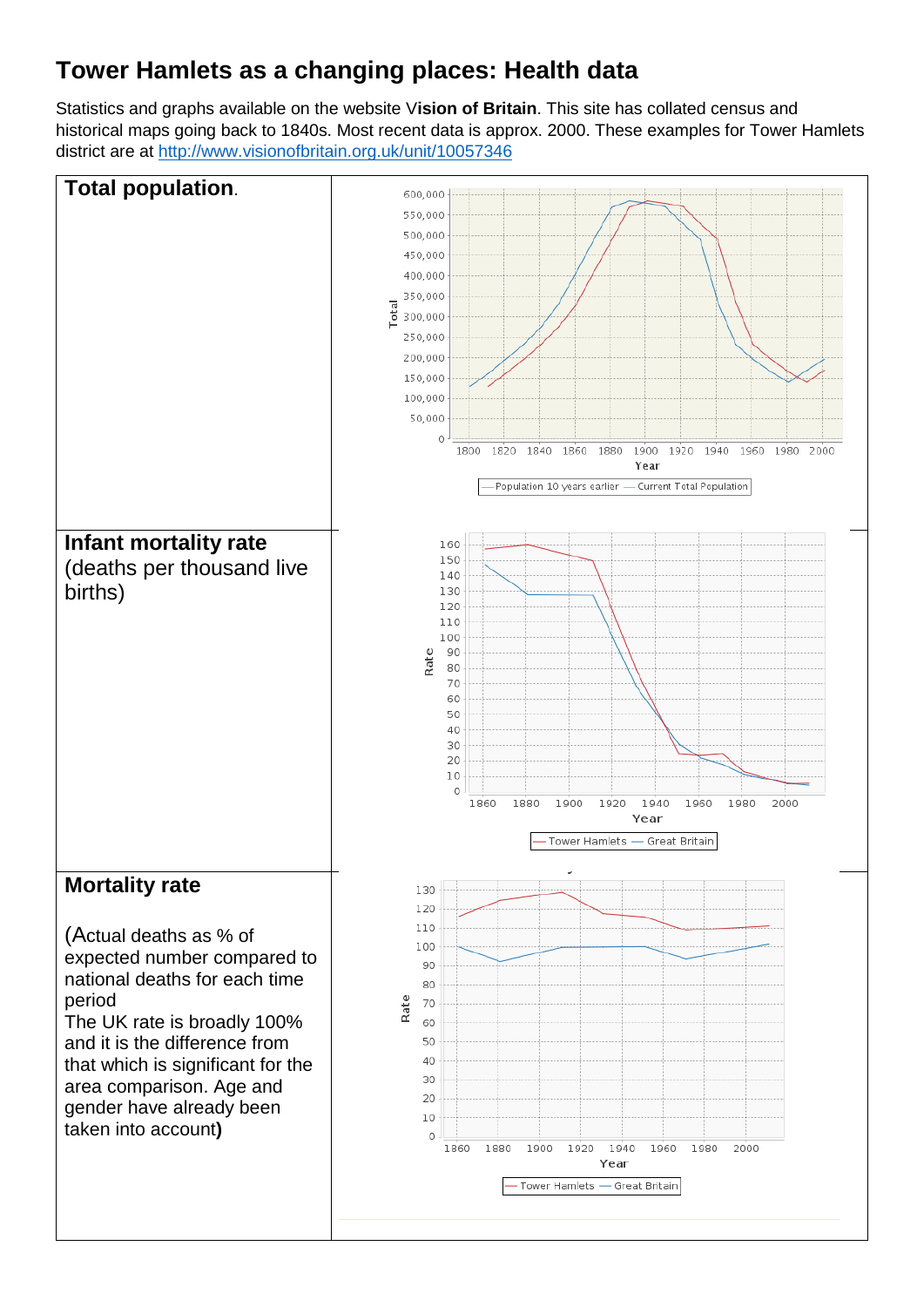

LSOA= Local small output area